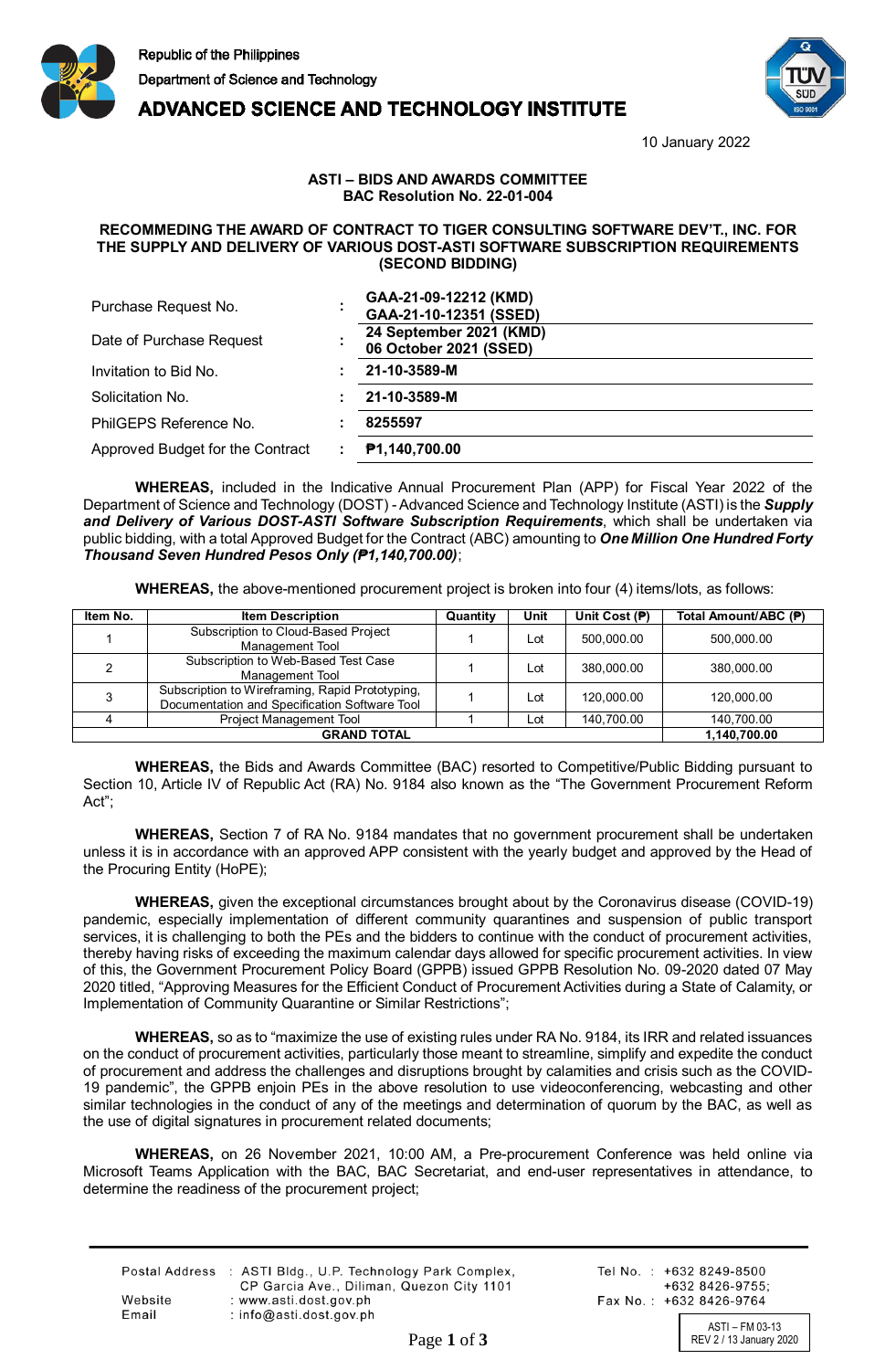**WHEREAS,** Article IV of RA No. 9184 stipulates that all procurement activities of government agencies shall be done through competitive bidding except as provided for in Article XVI thereof. In compliance therewith, the BAC posted the Invitation to Bid on the prescribed platforms;

**WHEREAS,** Letters of Invitation were sent to contact persons of the Commission on Audit, Philippine Institute for Supply Management and Philippine Chamber of Commerce and Industry to act as observers complying with the requirements provided under Section 13 of RA No. 9184 and its 2016 revised Implementing Rules and Regulations (IRR);

**WHEREAS,** on 09 December 2021, a Pre-bidding Conference was conducted for the procurement at hand using Microsoft Teams Application with the BAC, BAC Secretariat, end-user representatives, and prospective bidders. Subsequently, only one (1) bidder purchased bidding documents, specifically, Tiger Consulting Software Dev't, Inc. and submitted bids before the deadline on 21 December 2021 at 10:00 AM;

**WHEREAS,** the technical component envelope of Tiger Consulting Software Dev't., Inc., was opened and rendered eligible for submitting complete and accurate documents. Hence, the financial envelope of the sole bidder was opened containing its bid, as outlined below:

| Item No. | <b>Description</b>                                                                                  | Qty. | Unit        | Tiger Consulting Software Dev't, Inc. |                  |
|----------|-----------------------------------------------------------------------------------------------------|------|-------------|---------------------------------------|------------------|
|          |                                                                                                     |      |             | Unit Amount (P)                       | Total Amount (P) |
|          | Cloud-Based<br>Subscription<br>to<br>Project Management Tool                                        |      | Lot         |                                       |                  |
| 2        | Subscription to Web-Based Test<br>Case Management Tool                                              |      | Lot         | 379.908.00                            | 379.908.00       |
| 3        | Subscription to Wireframing, Rapid<br>Prototyping, Documentation and<br>Specification Software Tool |      | Lot         | 119,885.00                            | 119,885.00       |
| 4        | <b>Project Management Tool</b>                                                                      |      | Lot         | 133,995.00                            | 133,995.00       |
|          | Total Bid Amount                                                                                    |      | ₱633,788.00 |                                       |                  |

**WHEREAS,** the Tiger Consulting Software Dev't., Inc.'s offer, amounting to Six Hundred Thirty-Three Thousand Seven Hundred Eighty-Eight Pesos Only (₱633,788.00), inclusive of all applicable taxes and fees and well within the ABC, was determined by the BAC as the Single Calculated Bid subject to post-qualification evaluation;

**WHEREAS,** per the technical evaluation and financial evaluation report of the End-user representatives and the BAC, the bid of Tiger Consulting Software Dev't., Inc., was deemed compliant with all the requirements and conditions specified in the Bidding Documents, hence making its bid as the **Single Calculated Responsive Bid**; and

**WHEREAS,** Section 12.1(h) of the 2016 revised IRR of RA No. 9184 empowers the BAC to recommend the award of contract to the HoPE or his/her duly authorized representative.

**NOW, THEREFORE,** on the basis of the foregoing, **WE**, the members of the BAC, hereby recommend to the Director to **AWARD THE CONTRACT** via Competitive Bidding to the **TIGER CONSULTING SOFTWARE DEV'T., INC.** for the **SUPPLY AND DELIVERY OF VARIOUS DOST-ASTI SOFTWARE SUBSCRIPTION REQUIREMENTS (SECOND BIDDING)** with a total contract price amounting to **SIX HUNDRED THIRTY-THREE THOUSAND SEVEN HUNDRED EIGHTY-EIGHT PESOS ONLY (₱633,788.00).**

DONE in Quezon City this 10<sup>th</sup> day of January 2022.

Digitally signed by Mosquera Ian Capilador

Digitally signed by Serrano Paul John Mirandilla

**PAUL JOHN M. SERRANO** End-user

**JAYSON C. HERNANDEZ** BAC Member

**ALVIN E. RETAMAR** End-user

**HAROLD BRYAN S. PALER** BAC Member

**ROXANNE S. AVIÑANTE** BAC Member

**JOHN ROBERT T. MENDOZA** BAC Member